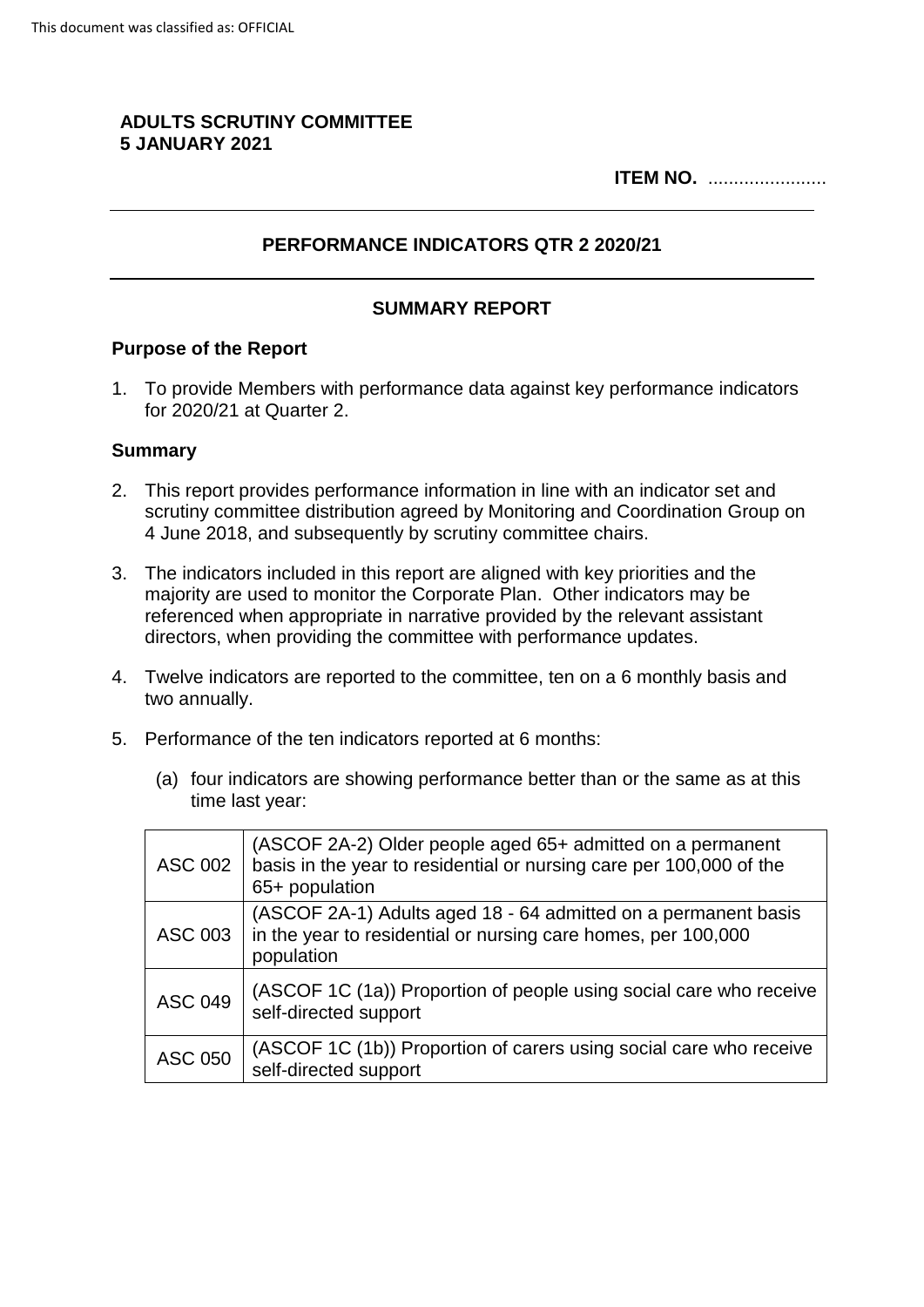(b) three indicators are showing performance that is not as good as this time last year. These indicators continue to be monitored and managed.

| <b>ASC 019</b> | Percentage of people who have no ongoing care needs following<br>completion of provision of a reablement package. |
|----------------|-------------------------------------------------------------------------------------------------------------------|
| ASC 045        | (ASCOF 1G) Proportion of adults with a learning disability who live<br>in their own home or with their family     |
| <b>ASC 046</b> | (ASCOF 1E) Proportion of adults with learning disabilities in paid<br>employment.                                 |

(c) three indicators are not comparable, and are reviewed as a point in time.

| <b>ASC 208</b> | Number of Safeguarding concerns (initial enquiries) started - year to<br>date            |
|----------------|------------------------------------------------------------------------------------------|
| <b>ASC 209</b> | Number of Safeguarding concerns (initial enquiries) started - per<br>month               |
| <b>ASC 211</b> | Number of strategy meetings undertaken i.e. concerns progressed<br>to strategy per month |

- 6. More information relating to some of the indicators referenced in this report can be found in **Appendix 1.**
- 7. A detailed performance scorecard is attached at **Appendix 2**.
- 8. This Scrutiny Committee performance report is compiled by Sharon Raine. All queries regarding the format of this report should be addressed to Sharon.raine@darlington.gov.uk

#### **Recommendations**

9. It is recommended that performance information provided in this report is reviewed and noted, and relevant queries raised with appropriate assistant directors.

## **Linda Thirkeld Acting Assistant Director - Adult Services**

#### **Background Papers**

No background papers were not used in the preparation of this report.

Author: Paul Dalton - Extension 5805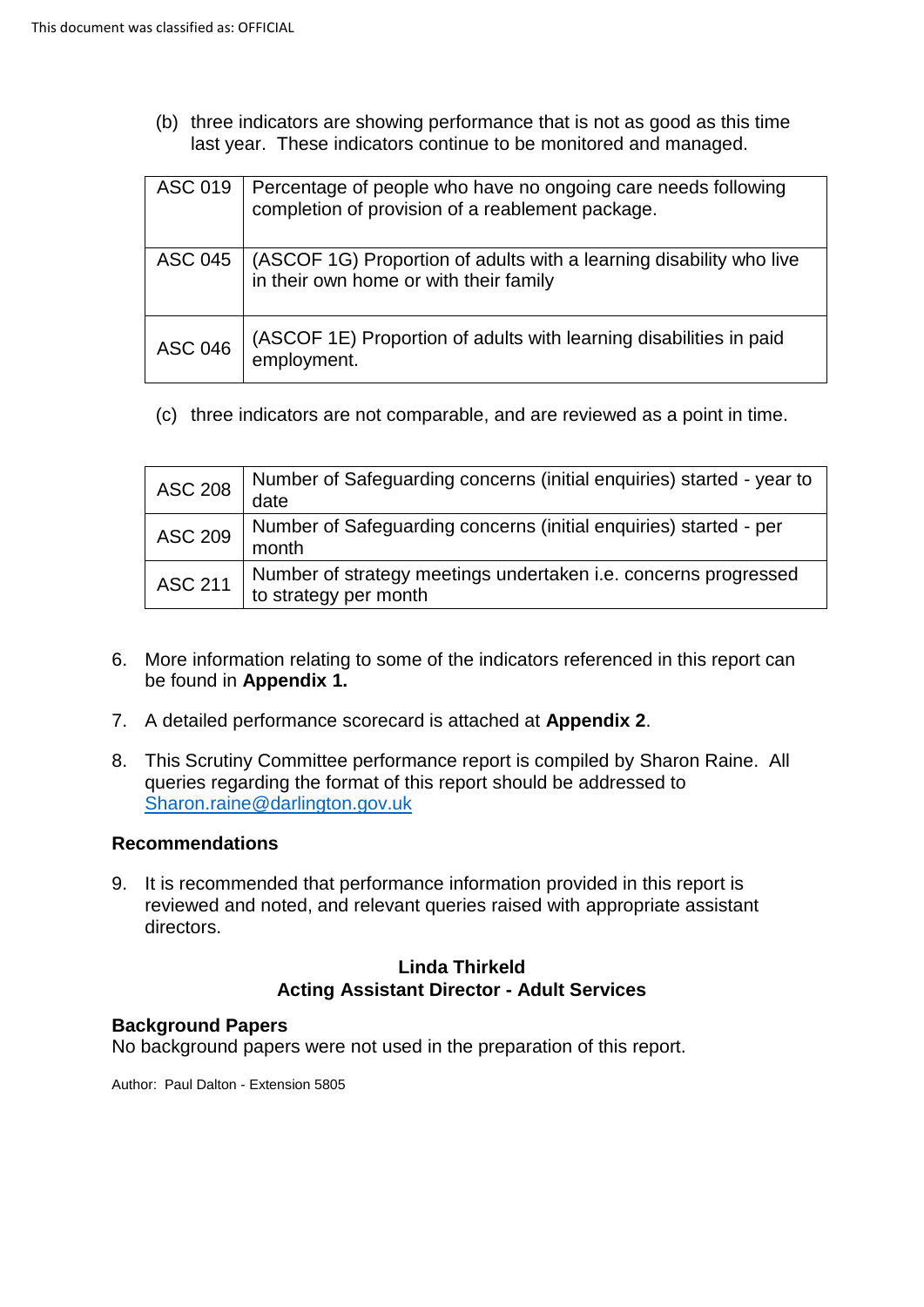| S17 Crime and Disorder             | This report supports the Councils Crime and<br>Disorder responsibilities                                       |
|------------------------------------|----------------------------------------------------------------------------------------------------------------|
| <b>Health and Well Being</b>       | This report supports performance improvement<br>relating to improving the health and wellbeing<br>of residents |
| Carbon Impact and Climate          | There are no issues which this report needs to                                                                 |
| Change                             | address.                                                                                                       |
| <b>Diversity</b>                   | This report supports the promotion of diversity                                                                |
| <b>Wards Affected</b>              | This reports supports performance                                                                              |
|                                    | improvement across all Wards                                                                                   |
| <b>Groups Affected</b>             | This report supports performance improvement                                                                   |
|                                    | which benefits all groups                                                                                      |
| <b>Budget and Policy Framework</b> | This report does not represent a change to the                                                                 |
|                                    | budget and policy framework                                                                                    |
| <b>Key Decision</b>                | This is not a key decision                                                                                     |
| <b>Urgent Decision</b>             | This is not an urgent decision                                                                                 |
| <b>One Darlington: Perfectly</b>   | This report contributes to the Sustainable                                                                     |
| Placed                             | Community Strategy (SCS) by involving                                                                          |
|                                    | Members in the scrutiny of performance                                                                         |
|                                    | relating to the delivery of key outcomes                                                                       |
| Efficiency                         | Scrutiny of performance is integral to<br>optimising outcomes.                                                 |
| Impact on Looked After             | This report has no impact on Looked After                                                                      |
| <b>Children and Care Leavers</b>   | <b>Children or Care Leavers</b>                                                                                |